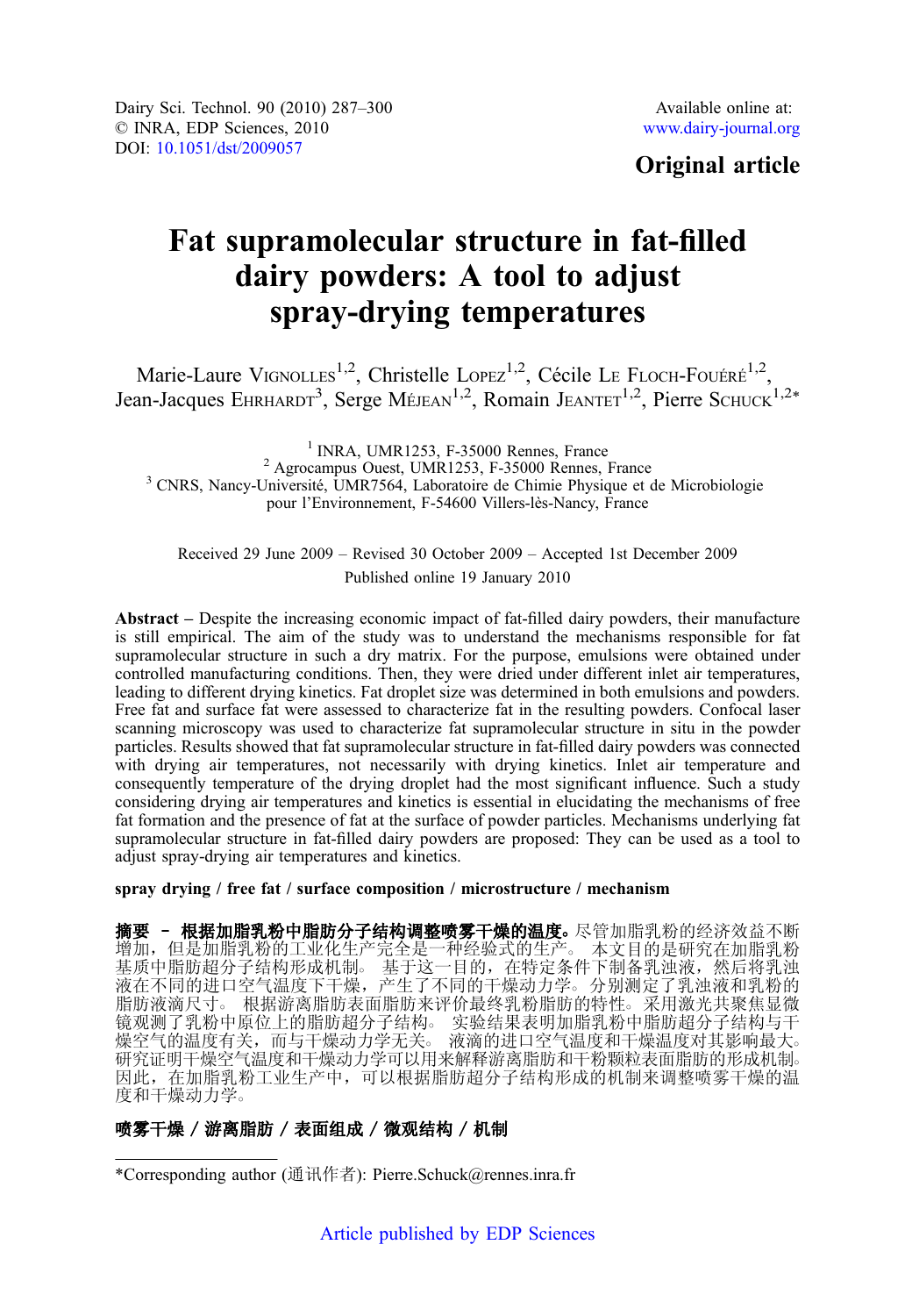Résumé – Structure supramoléculaire de la matière grasse dans les poudres enrichies : un outil de décision pour ajuster les températures de séchage. Malgré l'intérêt économique croissant pour les poudres laitières enrichies en matière grasse, leur fabrication reste empirique à ce jour. L'objectif de cette étude est de comprendre les mécanismes sous-jacents à la structuration supramoléculaire de la matière grasse dans ce type de poudre. Pour cela, des émulsions ont été fabriquées dans des conditions maîtrisées. Elles ont ensuite été séchées avec différentes températures d'air d'entrée, donnant lieu à différentes cinétiques de séchage. La taille des gouttelettes de matière grasse a été mesurée dans les émulsions et les poudres réhydratées. La matière grasse libre et la matière grasse de surface ont été mesurées pour caractériser la matière grasse dans les poudres. La microscopie confocale à balayage laser a été utilisée pour caractériser la structure supramoléculaire de la matière grasse in situ dans les grains de poudre. Les résultats montrent que la structure supramoléculaire de la matière grasse dans les poudres enrichies est corrélée aux températures d'air de séchage, mais pas systématiquement aux cinétiques de séchage. La température d'air d'entrée et par là, la température de la gouttelette de produit en train de sécher, ont l'influence la plus significative. Une telle étude des températures d'air et des cinétiques de séchage est essentielle dans la compréhension des mécanismes de formation de la matière grasse libre et la présence de matière grasse en surface des grains de poudres. Les mécanismes de formation de la structure supramoléculaire de la matière grasse dans les poudres enrichies sont proposés. Ils peuvent être utilisés comme un outil de décision pour orienter les températures d'air et les cinétiques de séchage.

séchage par atomisation / matière grasse libre / composition de surface / microstructure / mécanisme

# 1. INTRODUCTION

Fat supramolecular structure largely determines the quality of fat-filled dairy powders. Given the growing economic and scientific interest for fat-filled powders, it is essential to understand the mechanisms underlying the formation of fat supramolecular structure in fat-filled dairy powders. Fat supramolecular structure includes both fat location (inner or at the surface of powder particles) and fat arrangement (free or globular and droplet size). Fat-filled dairy powders represent a wide range of products such as whole milk powder, cream powder, whey derivates and dairy ingredients enriched with milk fat and mainly with vegetable oils. Their diversified applications require a number of specific physical properties. The literature was first focused on the free fat content and its negative effects on powder physical properties, such as rehydration, flowability and oxidation stability [[5](#page-12-0), [7](#page-12-0), [14](#page-12-0), [18\]](#page-12-0). Conversely, in the case of chocolate processing, a high free fat content is required to lower the viscosity of the mass  $[2, 19, 27]$  $[2, 19, 27]$  $[2, 19, 27]$  $[2, 19, 27]$  $[2, 19, 27]$  $[2, 19, 27]$  $[2, 19, 27]$ . The investigation of the surface composition was recently achieved by Fäldt et al. [[11\]](#page-12-0), who adapted X-ray photoelectron spectroscopy (XPS) to the study of dairy powders. Since then, the technique has been largely used and the surface composition was related to powder physical properties such as wettability, flowability and stickiness [[13,](#page-12-0) [18,](#page-12-0) [25,](#page-13-0) [30,](#page-13-0) [31,](#page-13-0) [39](#page-13-0)]. Few studies considered the influence of fat droplet size and the measurement method was either laser light scattering [\[15,](#page-12-0) [18,](#page-12-0) [29](#page-13-0), [39](#page-13-0)] or, more arguably, image analysis of phase-contrast light micrographs [\[12](#page-12-0), [21\]](#page-13-0).

However, a few studies focused on the mechanisms of the formation of fat supramolecular structure within powder particles. This can be studied by varying the drying kinetics, i.e. using drying air temperatures. The postulate is that it would affect the rate of formation of a dry crust or skin at the surface of the drying droplet, and subsequently, the distribution of components (including surface fat) and the possible release of free fat. Several studies showed that higher inlet air temperatures led to a smaller free fat content in the powder or to a better retention in the case of volatile compounds [[3,](#page-12-0) [7](#page-12-0), [17](#page-12-0)].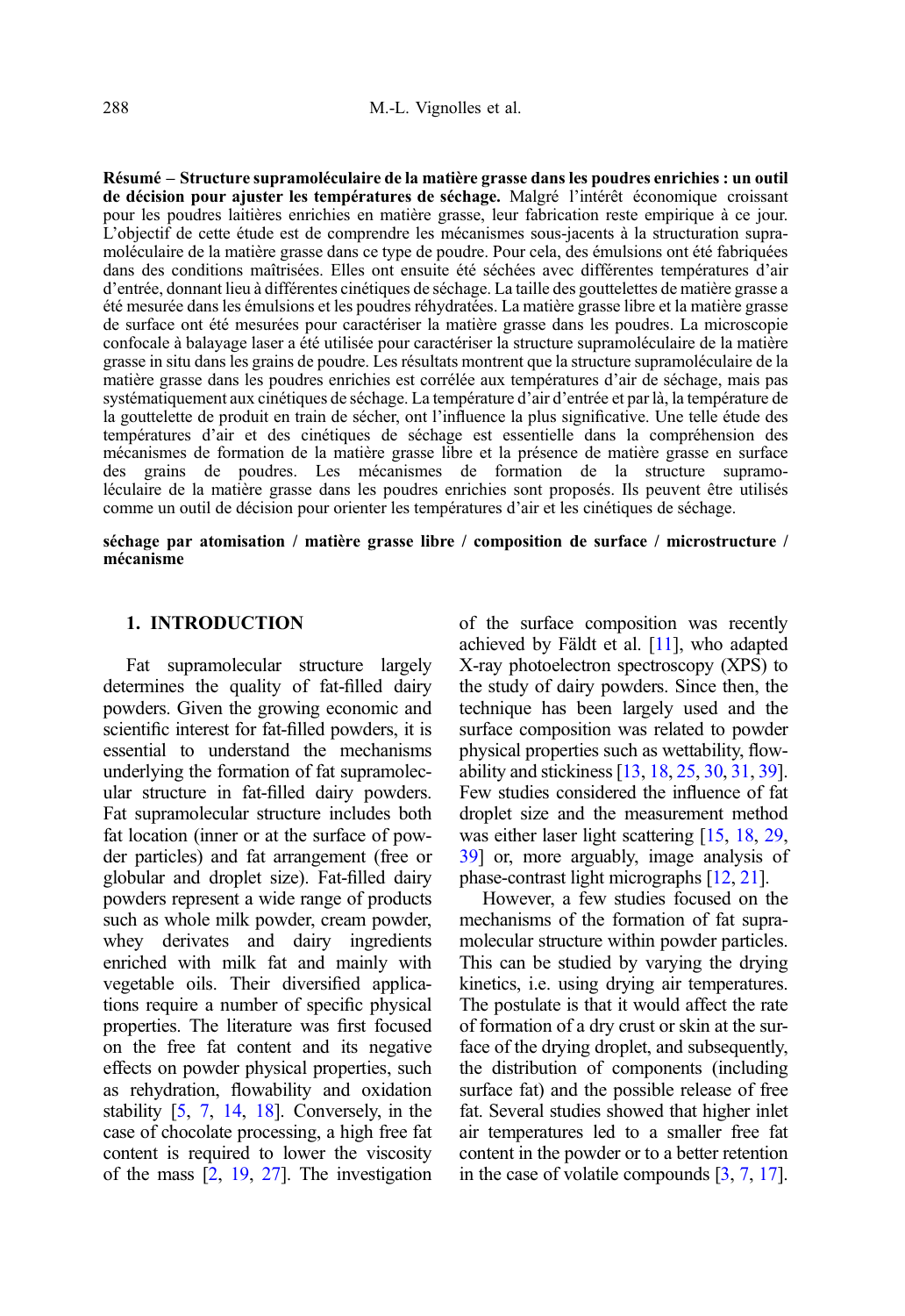However, contradictory results were found by Sloth Hansen [[34](#page-13-0)] and no effect was observed by Tamsma et al. [[35](#page-13-0)] with low inlet air temperatures. More recently, Kim et al. [[23](#page-13-0)–[25](#page-13-0)] published an interesting series of three papers on the mechanisms of surface development in powder particles. They showed that the surface composition of milk powders was largely determined during the spray-drying process and that less redistribution of fat and protein occurred at the surface for high drying air temperature. However, the authors did not mention the considerable energetic losses that are usually observed in spray-driers at the pilot scale [\[41](#page-13-0)]. Consequently, the inlet air temperature considered by the authors, measured after the air heater, was probably overestimated and drying droplets underwent lower drying conditions.

The literature review showed that further investigations would be useful about the mechanisms of the formation of fat supramolecular structure in a fat-filled dairy powder. The aims of this study were (i) to investigate fat supramolecular structure in a fat-filled dairy powder manufactured under controlled conditions, in relation to spraydrying parameters and (ii) to propose the possible mechanisms responsible for the structure of fat.

The experiments were performed in a pilot-scale spray-drier that was more flexible to produce small quantities of samples with different drying parameters. Moreover, we did not want to test the physical properties of these powders, thus the granulation step was not required. From our previous study, a formulation was selected to stand below the saturation zone for the formation of free fat and surface fat, and thus, to highlight differences between the samples [\[38](#page-13-0)]. If not, these fat supramolecular structures would have reached their maximum values and interpretation would have been difficult. In the present work, amorphous lactose was preferred to crystallized lactose in order to avoid the presence of lactose crystals before drying, which are widely known to promote free fat [\[1,](#page-12-0) [10](#page-12-0), [26\]](#page-13-0).

### 2. MATERIALS AND METHODS

# 2.1. Materials

Sunflower oil was "Cœur de tournesol", a commercial product of Lesieur (Asnièressur-Seine, France). Ultra low-heat skim milk powder was obtained as described in Schuck et al. [[33](#page-13-0)]. Edible lactose was purchased from LACTOSERUM-France (Baleycourt, France).

Petroleum ether (40–60 °C boiling point) of analytical grade was obtained from Carlo Erba Reagents (Val-de-Reuil, France). Ethylenediamine tetraacetic acid (EDTA) and sodium dodecyl sulfate (SDS) were purchased from VWR-Prolabo (Fontenaysous-Bois, France). Nile blue chloride and Fast Green FCF were obtained from Sigma-Aldrich (St. Louis, USA), and polyethylene glycol of molecular weight 200 (PEG 200) was obtained from Fluka (Fluka-Sigma-Aldrich, St. Louis, USA).

### 2.2. Methods

Methods are summarized hereinafter when identical to those previously detailed elsewhere [\[37,](#page-13-0) [39\]](#page-13-0). Sampling was realized after (i) homogenization, (ii) spray atomization (i.e. after flowing through the spray nozzle) and (iii) spray-drying.

# 2.2.1. Preparation of emulsions and powders

A mix was prepared with 135 g·kg<sup>-1</sup> protein and 100 g·kg $^{-1}$  fat, leading to a protein: fat ratio of 1.35 in accordance with previous experiments [\[38\]](#page-13-0). Amorphous lactose was added at 765 g·kg<sup>-1</sup> in dry matter in order to adjust the protein content. To keep lactose in its amorphous form, the total solids content was only 200 g·kg<sup>-1</sup> in the initial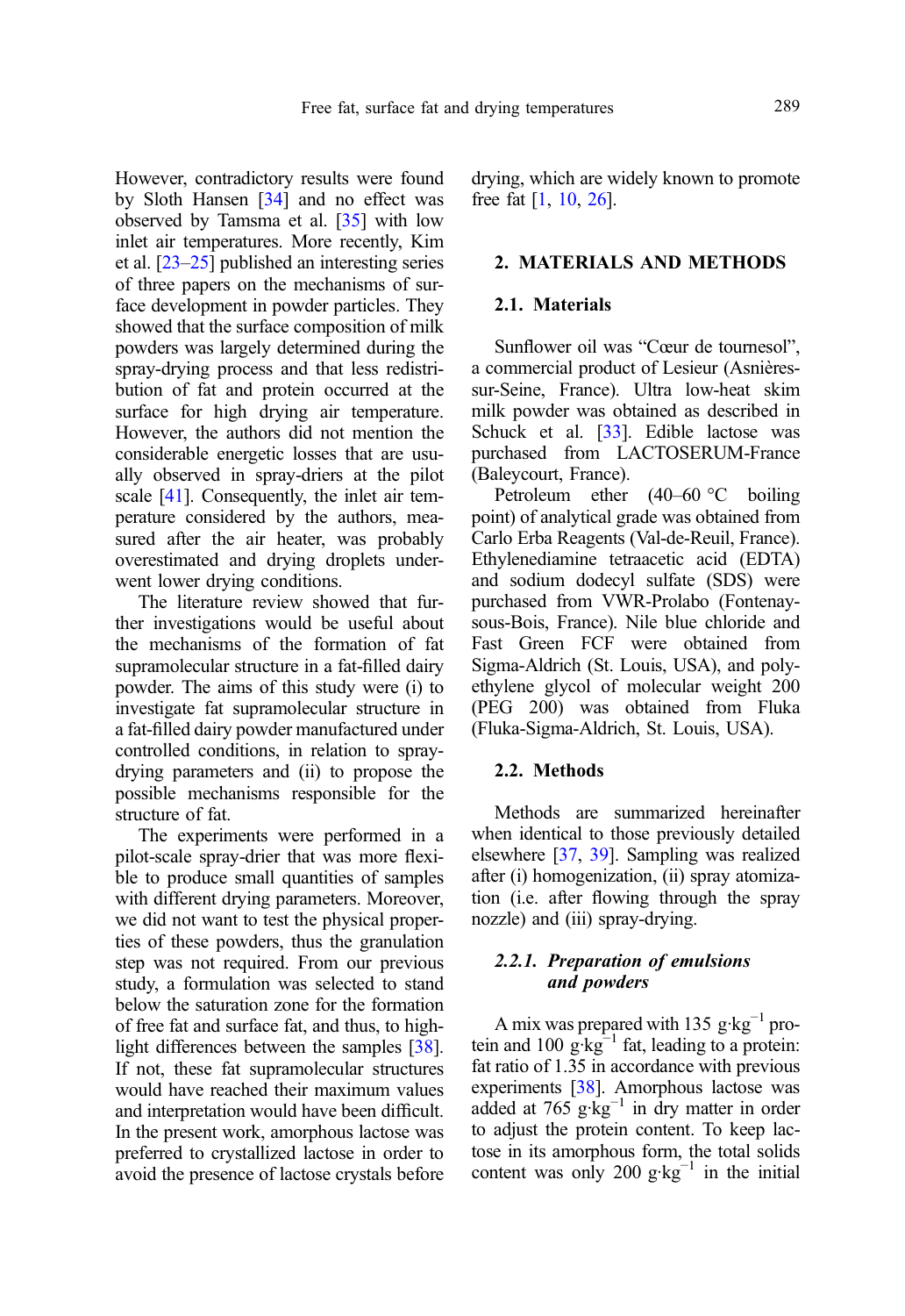| $T_{\text{inlet}}$<br>$(^{\circ}C)$ | $T_{\text{outlet}}$<br>(°C) | $\Delta T_{\rm air}$<br>$(^\circ C)$ | $T_{\text{droplet}}^2$<br>$(^\circ C)$ | 3<br>$\Delta T_{\rm droplet}$<br>$(^\circ C)$ | RDK <sup>4</sup><br>$(\%)$ | Feeding rate<br>$(kg \cdot h^{-1})$ | Free fat<br>$(g \cdot kg^{-1}$ of<br>total fat) | Surface composition<br>$\frac{6}{6}$ surface area of<br>powder particles) |    |                     |
|-------------------------------------|-----------------------------|--------------------------------------|----------------------------------------|-----------------------------------------------|----------------------------|-------------------------------------|-------------------------------------------------|---------------------------------------------------------------------------|----|---------------------|
|                                     |                             |                                      |                                        |                                               |                            |                                     |                                                 |                                                                           |    | Fat Protein Lactose |
| 255                                 | 105                         | 150                                  | 53                                     | 52                                            | 87                         | 3.0                                 | 8.8                                             | 19                                                                        | 53 | 28                  |
| 225                                 | 110                         | 115                                  | 50                                     | 60                                            | 100                        | 1.8                                 | 10.7                                            | 17                                                                        | 56 | 27                  |
| 225                                 | 105                         | 120                                  | 50                                     | 55                                            | 92                         | 3.0                                 | 10.7                                            | 16                                                                        | 56 | 28                  |
| 200                                 | 100                         | 100                                  | 48                                     | 52                                            | 87                         | 1.8                                 | 11.5                                            | 16                                                                        | 56 | 29                  |
| 200                                 | 90                          | 110                                  | 48                                     | 42                                            | 70                         | 3.0                                 | 10.9                                            | 13                                                                        | 59 | 28                  |
| 180                                 | 95                          | 85                                   | 45                                     | 50                                            | 83                         | 1.8                                 | 12.8                                            | 16                                                                        | 56 | 28                  |
| 180                                 | 80                          | 100                                  | 45                                     | 35                                            | 58                         | 3.0                                 | 12.1                                            | 12                                                                        | 58 | 29                  |

<span id="page-3-0"></span>Table I. Experimental and calculated parameters used for drying, and corresponding free fat content and surface composition of the powders.

 $\frac{1}{2} \Delta T_{\text{air}} = T_{\text{inlet}} - T_{\text{outlet}}$ <br><sup>2</sup> Theoretical wet temperature of the drying droplet, calculated from the enthalpic diagram for an absolute humidity of 1 g·kg<sup>-1</sup> of water in dry air.<br><sup>3</sup>  $\Delta T_{\text{droplet}} = T_{\text{outlet}} - T_{\text{droplet}}$ <br><sup>4</sup> RDK =  $\Delta T_{\text{droplet}}$ /maximum  $\Delta T_{\text{droplet}}$ .

preparation, leading to a lactose content clearly below the saturation concentration.

The mix was homogenized at 16 MPa in the first stage and 4 MPa in the second stage using an APV Rannie LAB 12/51 H homogenizer (Assistance Techniques Spéciales, Moissy Cramayel, France). The emulsion was immediately spray-dried in a pilot-scale MOBILE MINOR™ spray-drier, MM-PSR type (GEA Niro A/S, Søeborg, Denmark), equipped with a bifluid spray nozzle (orifice diameter: 0.80 mm). The maximum evaporation rate was  $3 \text{ kg} \cdot \text{h}^{-1}$ . A Watson-Marlow peristaltic pump, type 520S (Watson-Marlow, Gambais, France), fed the emulsion to the spray-drying chamber, with a feeding rate of 1.8 and  $3 \text{ kg} \cdot \text{h}^{-1}$ . Inlet air humidity was controlled and adjusted by a Munters dehumidifier, M210 type (Munters Europe AB, Sollentuna, Sweden) at  $1 \text{ g} \cdot \text{kg}^{-1}$  of water in dry air. The inlet and outlet air temperatures  $(T_{\text{inlet}})$ and  $T_{\text{outlet}}$ ) were selected after preliminary experiments, in order to have two feeding rates and six air temperature intervals within the spray-drying chamber ( $\Delta T_{\text{air}}$ ). The theoretical wet-bulb temperature of the drying droplet  $(T_{\text{droplet}})$  was calculated from the  $T_{\text{inlet}}$  and the enthalpic diagram for an absolute humidity of 1  $g$ ·kg<sup>-1</sup> of water in dry air. The drying droplet temperature interval within the spray-drying chamber  $(\Delta T_{\text{droplet}})$ was the difference between  $T_{\text{outlet}}$  and  $T_{\text{droplet}}$ . The relative drying kinetic (RDK) was calculated as follows  $(\% )$ :

$$
RDK = \frac{\Delta T_{\text{droplet}}}{\text{maximum } \Delta T_{\text{droplet}}}.
$$
 (1)

Table I summarizes the experimental and calculated parameters. The maximum  $\Delta T_{\text{droplet}}$  is 60 °C, which corresponds to an RDK of 100% in our experiments.

There was no replication of the powder production trials: the process was assumed to be controlled, referring to preliminary experiments.

### 2.2.2. Free fat quantification in powders

Free fat was recovered after two successive solvent extractions with petroleum ether.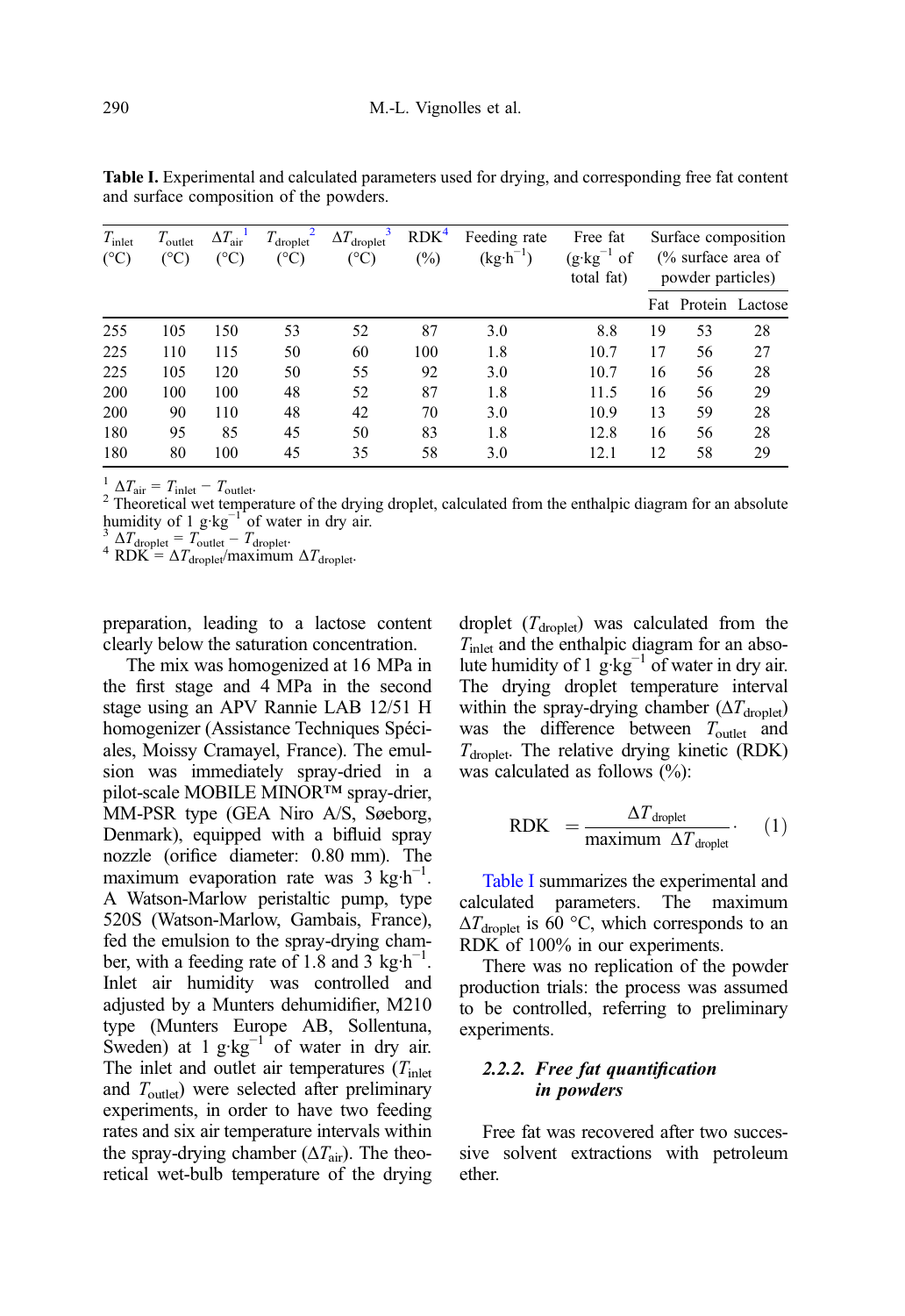# 2.2.3. Elemental surface composition determination in powders

The elemental surface composition of the powders (analysis depth  $\leq 10$  nm) was measured by XPS. The instrument and the parameters used for analysis and processing have been described in a previous paper by Gaiani et al. [\[13](#page-12-0)]. The elemental composition of the pure components was estimated by XPS. The values used in the calculations were (in atomic concentration %): sunflower oil – C 90.8, O 9.2; micellar casein – C 70.2, O 17.2, N 12.6; whey proteins – C 68.1, O 16.6, N 15.3; and alpha-lactose monohydrate – C 55.3, O 44.7.

# 2.2.4. Fat droplet size measurements in emulsions and rehydrated powders

Size distributions of fat droplets were obtained from laser light scattering measurements. Then, the volume-weighted average diameter of fat droplets  $(d_{43})$  was calculated by the software as follows:

$$
d_{43} = \frac{\sum_{i} n_i d_i^4}{\sum_{i} n_i d_i^3},
$$
 (2)

where  $n_i$  is the particle number of average diameter  $d_i$ .  $d(0.9)$  was the 90th percentile of volume-weighted diameters, i.e. 90% of the volume of fat droplets had a diameter below this value.

EDTA and SDS were used to dissociate casein micelles and bridged-flocculated fat droplets (by displacing protein from the interface), respectively.

# 2.2.5. Microstructural observation of the powders

In situ microstructural analysis of powder particles was performed by confocal laser scanning microscopy (CLSM) using a Zeiss LSM 510 META upright confocal microscope (Carl Zeiss, Germany). Nile blue chloride and Fast Green FCF fluorescent dyes (both at a concentration of 0.1  $g \text{·}L^{-1}$ in PEG 200) were used to label fat and protein, respectively. Approximately 10 μm of PEG 200 and 2 μm of each dye preparation were added on a concave microscope slide. Then, a few powder particles were added to the mounting medium with the dyes. A 2-h labeling was realized at 4 °C to avoid rehydration of the powder particles. Observations were performed with a plan-apochromal 100×/1.4 oil immersion objective. An Argon/2 laser and a He-Ne2 laser operating at excitation wavelengths of 488 and 633 nm were used for Nile blue chloride and Fast Green FCF, respectively. Each micrograph was the average of eight pictures of the sample.

# 2.2.6. Statistical analysis

Data were statistically analyzed using the R software (version 2.2.0), with the "stats" package (R Foundation for Statistical Computing, Vienna, Austria).

# 3. RESULTS AND DISCUSSION

# 3.1. The free fat content decreases with increasing drying air temperatures

The free fat content was quantified in the powders with a solvent extraction method, to test whether spray-drying conditions had an influence on it or not. Free fat had been previously defined as non-globular fat or non-encapsulated fat [[28](#page-13-0), [36\]](#page-13-0).

All powders included free fat [\(Tab. I](#page-3-0)), despite the homogenization step and the low total fat content  $(100 \text{ g/kg}^{-1} \text{ in dry})$ matter). It confirmed previous observations for powders manufactured in a higher scale pilot plant (Bionov, France), where free fat contents were in the same order of magni-tude [\[38\]](#page-13-0). Hence, the Minor<sup>™</sup> pilot-scale dryer was a relevant model to study the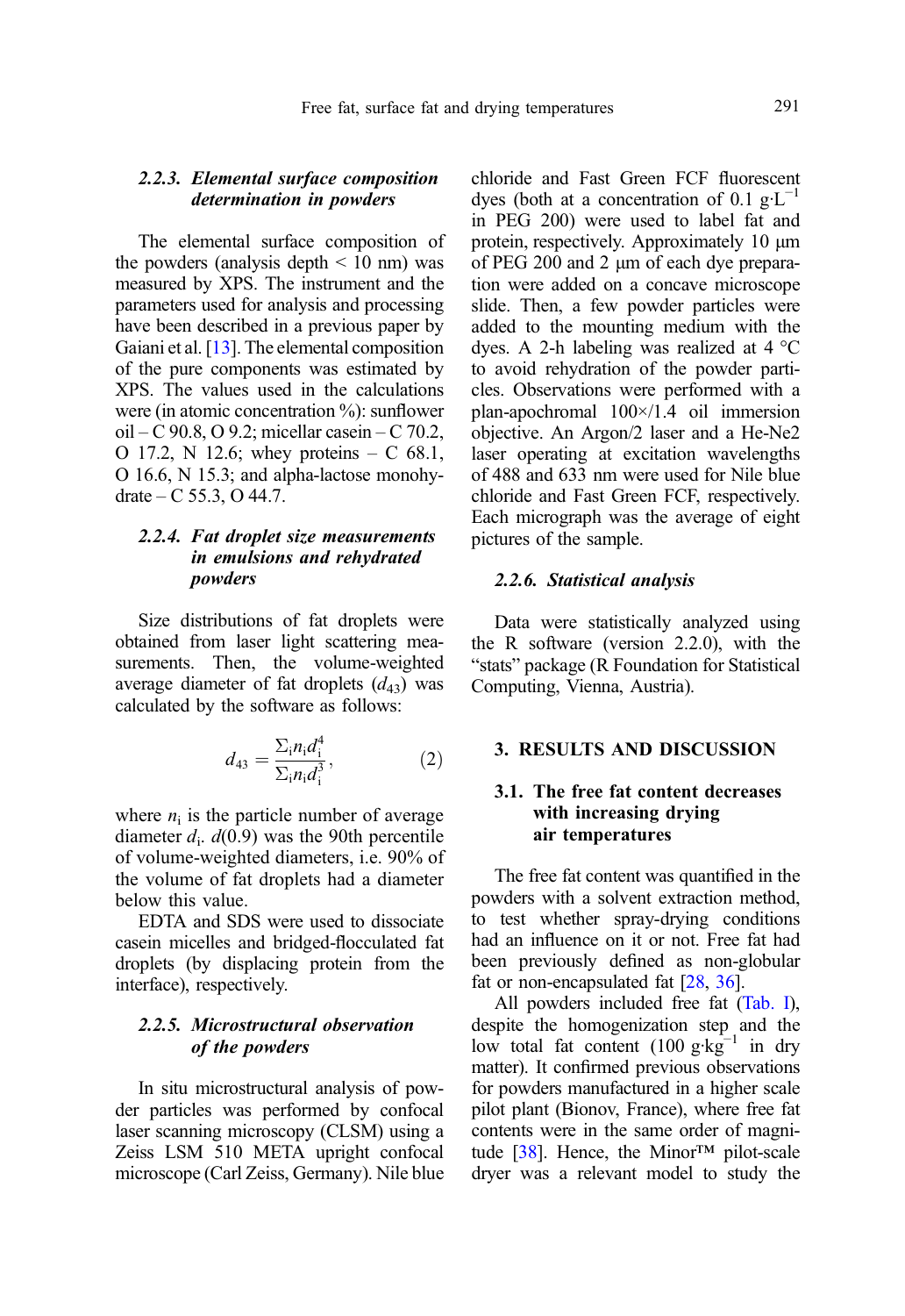| Effect <sup>1</sup>                 | Free fat $(g \cdot kg^{-1}$ of<br>total fat) | Surface composition (% surface area | Fat droplet<br>$size6$ (µm) |           |            |           |           |
|-------------------------------------|----------------------------------------------|-------------------------------------|-----------------------------|-----------|------------|-----------|-----------|
|                                     |                                              |                                     | Fat                         |           | Protein    | Lactose   |           |
|                                     |                                              | Total                               | Free                        | Droplets  |            |           |           |
| $T_{\text{inlet}}$ (°C)             | $-0.0444***$                                 | $0.0007**$                          | <b>NS</b>                   | <b>NS</b> | $-0.0005*$ | <b>NS</b> | <b>NS</b> |
| $T_{\text{outlet}}$ (°C)            | <b>NS</b>                                    | $0.0020**$                          | <b>NS</b>                   | <b>NS</b> | $-0.0013*$ | <b>NS</b> | NS        |
| $\Delta T_{\text{air}}^2$ (°C)      | $-0.0608***$                                 | NS                                  | <b>NS</b>                   | $0.0005*$ | <b>NS</b>  | NS        | <b>NS</b> |
| $T_{\rm droplet}^{\quad 3}$ (°C)    | $-0.4247***$                                 | $0.0061*$                           | <b>NS</b>                   | <b>NS</b> | $-0.0044*$ | <b>NS</b> | <b>NS</b> |
| $\Delta T_{\rm droplet}{}^4$ (°C)   | <b>NS</b>                                    | $0.0023**$                          | $0.0024*$                   | <b>NS</b> | <b>NS</b>  | <b>NS</b> | <b>NS</b> |
| $RDK3$ (%)                          | NS                                           | $0.1393**$                          | $0.1429*$                   | <b>NS</b> | NS         | NS        | NS        |
| Feeding rate<br>$(kg \cdot h^{-1})$ | <b>NS</b>                                    | NS                                  | <b>NS</b>                   | <b>NS</b> | <b>NS</b>  | <b>NS</b> | <b>NS</b> |

<span id="page-5-0"></span>Table II. Effects of spray-drying conditions on fat droplet size, free fat content and surface composition of powder particles.

<sup>1</sup> Significance: NS, not significant, \**P* < 0.1; \*\**P* < 0.05; \*\*\**P* < 0.001.<br>
<sup>2</sup>  $\Delta T_{air} = T_{inlet} - T_{outlet}$ .<br>
<sup>3</sup> Theoretical wet temperature of the drying droplet, calculated from the enthalpic diagram for an absolute hu

<sup>4</sup>  $\Delta T_{\text{droplet}} = T_{\text{outlet}} - T_{\text{droplet}}$ <br>
<sup>5</sup> RDK =  $\Delta T_{\text{droplet}}$  maximum  $\Delta T_{\text{droplet}}$ .<br>
<sup>6</sup> Volume-weighed diameter  $d_{43}$  in the rehydrated powders.

influence of spray-drying conditions on free fat formation in fat-filled dairy powders.

The free fat content was affected by drying air temperatures, not by drying kinetics. It significantly decreased from 12.8% to 8.8% of the total fat content ( $-45\%$ ) when  $T_{\text{inlet}}$ ,  $\Delta T_{\text{air}}$  and  $T_{\text{droplet}}$  increased, whatever the feeding rates to the spray-drying chamber (Tab. II). The trend was not significant with  $T_{\text{outlet}}$ . Consequently, the free fat content was not correlated with  $\Delta T_{\text{droplet}}$  nor with RDK.

# 3.2. Surface fat increases with increasing drying air temperatures and faster kinetics

The surface fat area was obtained in situ at the extreme surface of powder particles, from XPS measurements. Surface composition is expected to depend on spray-drying conditions.

The surface composition was significantly affected by drying air temperatures and kinetics. Results are presented in [Table I](#page-3-0) and statistical effects in Table II.

Fat covered 12–19%, protein 53–58% and lactose 27–29% of the surface area of powder particles. The surface composition of the powder particles was drastically different from their bulk composition. It means that there was a redistribution of fat, protein and lactose during the spraydrying process. Both fat and protein were overrepresented at the surface of powder particles, in comparison with their mass concentration in bulk, in the powder (100 and 135  $g \text{ kg}^{-1}$  in dry matter, respectively, vs. 765 g·kg−<sup>1</sup> in dry matter for lactose). Surface fat area significantly increased when  $T_{\text{inlet}}$ ,  $T_{\text{outlet}}$ ,  $T_{\text{droplet}}$ ,  $\Delta T_{\text{droplet}}$ and RDK increased. It was not affected by  $\Delta T_{\text{air}}$ . Surface protein area varied conversely; it significantly decreased when  $T_{\text{inlet}}$ ,  $T_{\text{outlet}}$  and  $T_{\text{droplet}}$  increased. It was not affected by  $\Delta T_{\text{air}}$ ,  $\Delta T_{\text{droplet}}$  and RDK. Surface lactose was not affected by spraydrying conditions. This result is consistent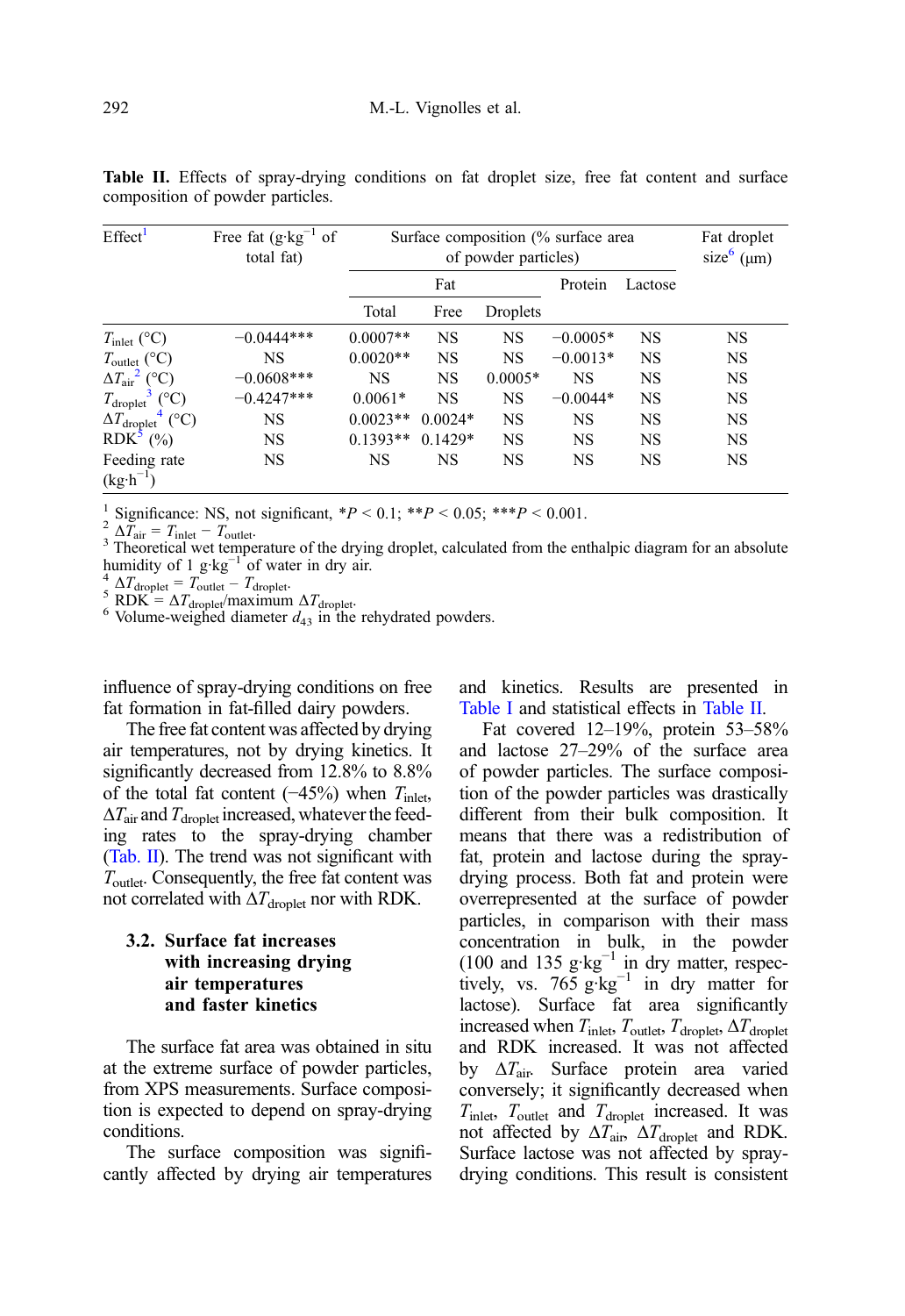

Figure 1. Box plot of the type of fat present at the surface of powder particles. Significance: \*\* $\overline{P}$  < 0.01 and \*\*\* $\overline{P}$  < 0.005.

with the non-surface-active property of lactose.

Surface fat was further investigated by measuring the surface composition of powder particles after free fat extraction with petroleum ether. Only fat droplets were assumed to be measured by XPS after free fat removal, and the difference was attributed to surface free fat. Figure 1 shows a significant decrease in surface fat after free fat extraction ( $P < 0.01$ ). On average, surface fat was composed of half free fat and half fat droplets. Surface free fat tended to increase when  $\Delta T_{\text{droplet}}$  and RDK increased ([Tab. II](#page-5-0)). Surface fat droplets tended to increase when  $\Delta T_{\text{air}}$  increased. It means that fat tended to accumulate at the surface of drying droplets, when drying air temperatures were high and drying kinetics were fast.

Surface free fat had firstly been quantified by Kim et al. [\[21](#page-13-0)], after a quick washing with petroleum ether. However, in this study, XPS was favored to indirectly characterize surface free fat in situ, in the powder. It was a more accurate method to detect small amounts of surface free fat, provided powder particles in aggregates did not tend to be individualized after free fat removal [\[37\]](#page-13-0).

# 3.3. Fat droplet size is not affected by drying air temperatures and kinetics

Fat droplet sizes were compared before and after spray drying using laser light scattering, in order to detect possible dissimilarities related to spray-drying conditions. In our protocol for fat droplet size measurements in rehydrated powders, sampling was realized under the potential free fat layer, in order to avoid the presence of non-globular fat in the circulating cell [[37](#page-13-0)].

The size distribution of fat droplets was bimodal in both emulsions and rehydrated powders, for measurements in water with EDTA to dissociate casein micelles ([Fig. 2A](#page-7-0)). Their diameter ranged from 0.036 to 2.8 μm. The first mode was centered on 0.24 μm and the second mode on 0.49  $\mu$ m. [Figure 2B](#page-7-0) supports the likeness of size distribution between the initial emulsion and a rehydrated powder. Size distributions and modes were similar in the emulsions and rehydrated powders in water with SDS and EDTA [\(Fig. 2C\)](#page-7-0).

The  $d_{43}$  value was used in order to detect more accurately differences between the samples (white squares in [Fig. 2D\)](#page-7-0). Indeed,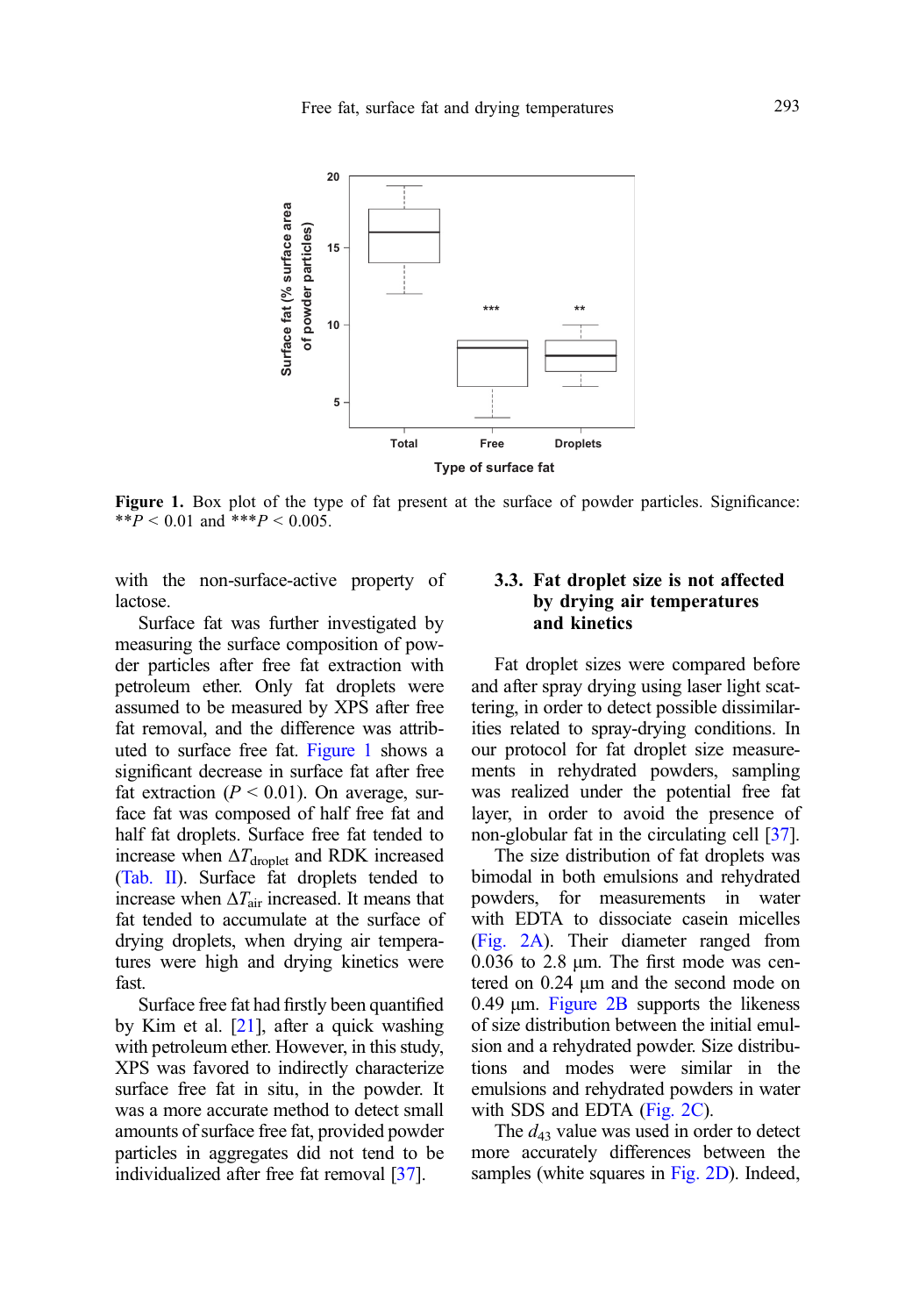<span id="page-7-0"></span>

Figure 2. Fat droplet size distribution in emulsions and rehydrated powders with (A) EDTA and (C) EDTA and SDS. The symbol equivalence is: emulsion after homogenization  $(\blacklozenge)$ , emulsion after spraying with spray nozzle at a feeding rate of 1.8 kg·h<sup>-1</sup> ( $\triangle$ ) and 3.0 kg·h<sup>-1</sup> ( $\triangle$ ), rehydrated powders dried at inlet air temperature of 180 °C ( $\times$ ) and 255 °C ( $*\$ ). (B) Phase-contrast light micrographs in the initial emulsion (left) and in a rehydrated powder (right). Scale bar =  $10 \mu m$ . (D) Volume-weighted diameters  $d_{43}$  ( $\square$ ) and  $d(0.9)$  ( $\blacksquare$ ) in emulsions and rehydrated powders with EDTA and SDS, as a function of processing step and feeding rate to the spray-drying chamber: 1.8 kg⋅h<sup>-1</sup> (small symbols) and 3.0 kg⋅h<sup>-1</sup> (large symbols).  $n = 6$ .

the  $d_{43}$  is sensitive to larger particles. It slightly decreased after spraying with spray nozzle and again after spray drying, but it remained in a narrow range of values  $(0.43 - 0.46$  μm).

The  $d(0.9)$  was 0.98  $\mu$ m in emulsions and 0.94–0.95 μm in rehydrated powders (dark squares in Fig. 2D). Fat droplet sizes below 1 μm are known to favor emulsion stability and enhance fat retention, as determined in previous studies [[32,](#page-13-0) [39](#page-13-0)]. It means that 90% of the total volume of fat droplets were fat droplets smaller than the critical size. As a consequence, despite their bimodal size distribution, fat droplets were assumed to be stable in size through the process, when considering the fraction of globular fat in the rehydrated powders.

These observations had two consequences. Firstly, there was no aggregation of fat droplets in the initial emulsions, i.e. individualized fat droplets underwent spray drying. Secondly, spraying with spray nozzle and spray drying did not lead to coalescence nor aggregation between fat droplets, whatever the tested drying air temperatures and kinetics. In statistical terms, fat droplet size and fat droplet aggregation were not significantly affected by spray-drying parameters ([Tab. II](#page-5-0)).

Interestingly, size distribution of fat droplets was not significantly affected by the tested feeding rates (which varied to adjust the  $T_{\text{outlet}}$ ). Shearing forces may have been different with 1.8 vs. 3 kg⋅h<sup>-1</sup>, when the emulsion flowed through pipes toward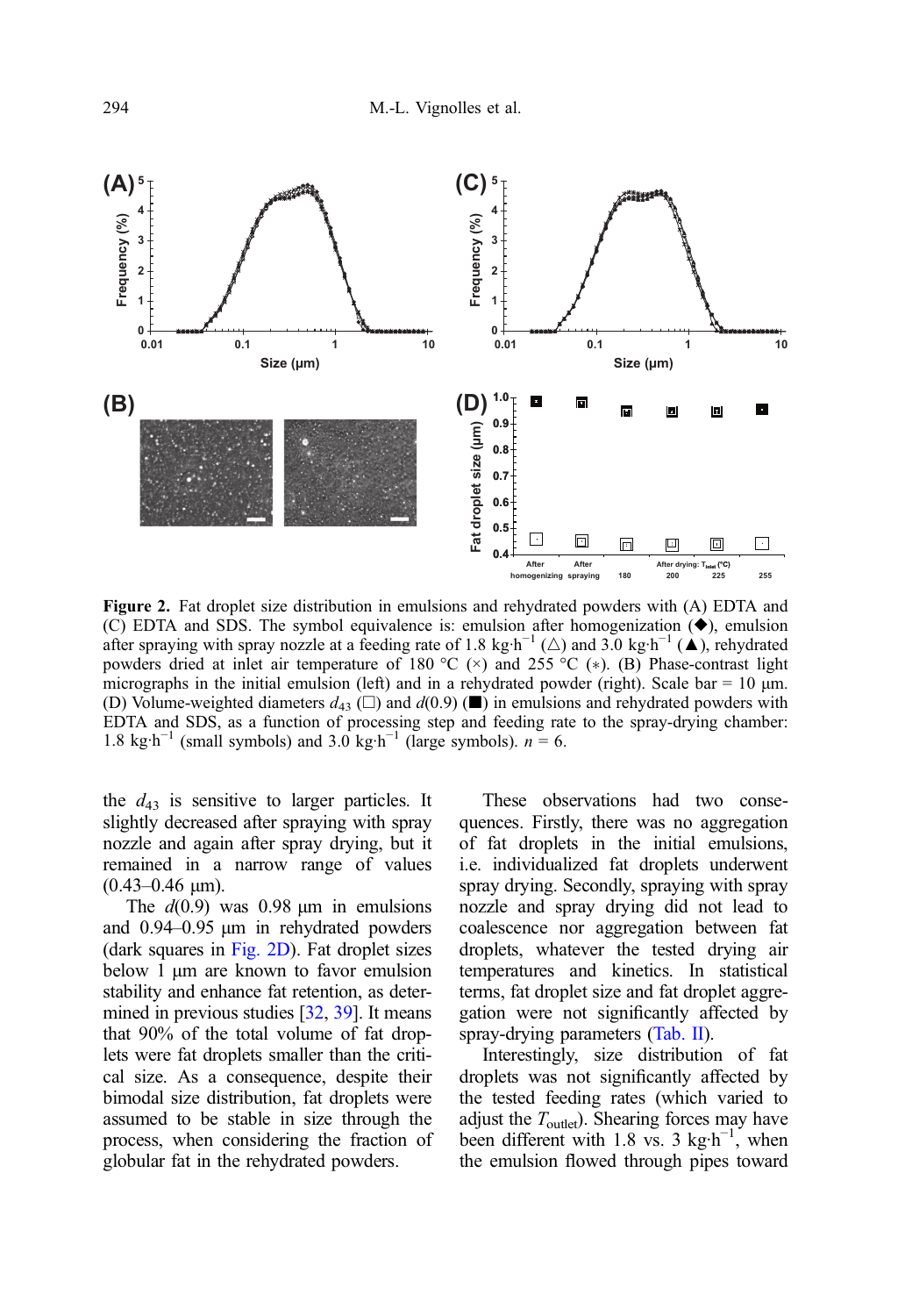

Figure 3. Confocal laser scanning micrographs of powder particles dried at inlet air temperature of (A) 180 °C and (B) 255 °C. V stands for vacuole. White arrows indicate the surface protein layer, and empty arrows indicate the shriveled surface of powder particles. Scale bar: 5 μm.

the spray-drying chamber. The Reynolds number indicated that the flow was laminar in both cases; then, the shearing forces increased proportionally to the feeding rate. Shearing forces are known to affect fat droplet size [[40\]](#page-13-0). However, in our experiments, they were probably too weak to further disrupt the very small fat droplets.

# 3.4. Microstructural observations of fat in powder particles

The supramolecular structure of fat was characterized with CLSM in situ in the powder particles. Qualitative differences in fat supramolecular structure were expected in relation to the spray-drying conditions, given the above-mentioned quantitative results.

Micrographs are presented for the powders dried at extreme  $T_{\text{inlet}}$ , such as 180 and 255 °C, because  $T_{\text{inlet}}$  was found to be the most significant spray-drying parameter. It corresponds to a  $\Delta T_{\text{droplet}}$  of 35 and 52 °C, and an RDK of 58% and 87%, respectively. In other words, the second powder is supposed to be dried 1.5 times faster than the first powder.

Fat was located both at the surface and the inner parts of the powder particles, as small fat droplets encapsulated in a protein matrix (Figs. 3A and 3B). No free fat layer nor patches were observed probably because their size was too small to be detected by CLSM as already noticed in one of our previous studies [[37](#page-13-0)]. No lactose crystals were observed by phase contrast.

Large vacuoles (V) were present inside the powder particles.

Fat and protein were not homogeneously distributed at the surface of powder particles: protein was the main component (white arrows). This observation supports the XPS measurements. Moreover, fat and protein were not homogeneously distributed within the powder particles too, in the powder dried with the lower  $T_{\text{inlet}}$ .

These observations indicate a redistribution of components during spray drying. It concerns the surface of power particles and also their inside parts when  $T_{\text{inlet}}$  is low.

Interestingly, a few particles underwent more shrinkage when  $T_{\text{inlet}}$  was low (empty arrows in Fig. 3A). The formation of surface indentations has been attributed to shrinkage of casein and uneven drying of powder particles at early stages of spray drying [[6,](#page-12-0) [32\]](#page-13-0), and to the presence of high levels of protein [\[8](#page-12-0)]. Our XPS measurements are consistent with this last statement.

Shrinkage may cause dramatic changes in fat supramolecular structure, both at the surface and within the powder particle. It is consistent with the higher free fat contents found in these powders. In the case of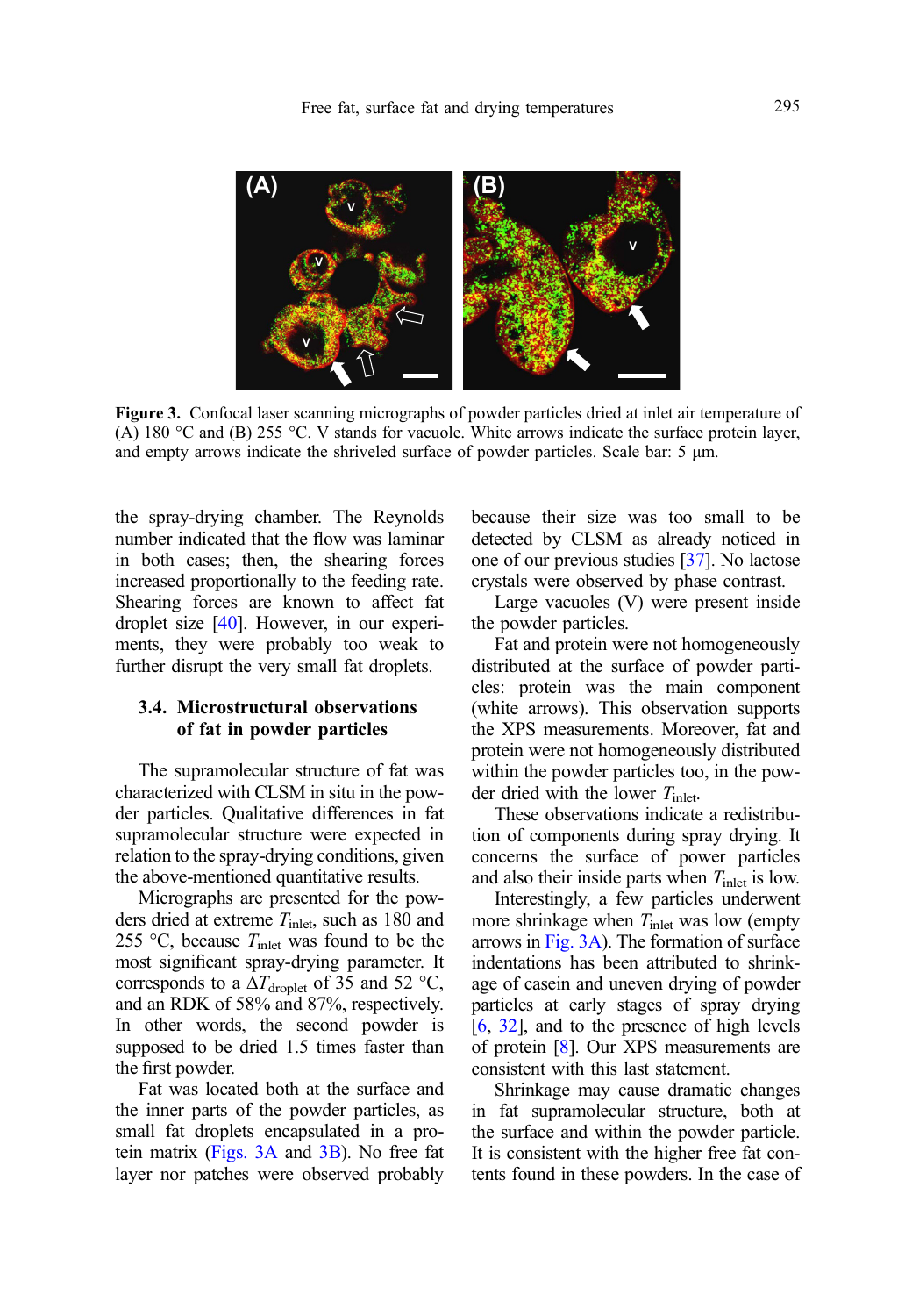surface composition, it is worth wondering to what extent XPS is a relevant method. Indeed, the analyzed area is assumed to be flat and the emission angle of photoelectrons is assumed to be perpendicular to the powder sample. The curved surface of powder particles is known to vary the emission angle of photoelectrons and decrease the analysis depth  $[4, 11]$  $[4, 11]$  $[4, 11]$  $[4, 11]$ , even if the analysis depth (about 10 nm) is negligible compared to the analyzed area (ellipsis of 300 μm wide by 700 μm long). An irregular surface would affect the XPS measurements.

#### 3.5. Proposed mechanisms

Fat supramolecular structure in fat-filled dairy powders largely depends on spray-drying conditions. This section provides selected clues about the possible mechanisms.

In the present study, the inlet air temperature was corrected by considering the estimated energetic losses. Moreover, the feeding rate to the spray-drying chamber was controlled, a larger range of drying conditions was tested and a spray nozzle was used instead of a centrifugal atomizer in the study by Kim et al. [\[24](#page-13-0)]. The emulsion was prepared with sunflower oil which was liquid during all the processing steps because of its low melting point (about 5 °C). This mobile fluid state was favored in order to (i) maximize oil leakage onto the surface of powder particles, as suggested for milk fat by Fäldt and Bergenståhl [\[9\]](#page-12-0) and Nijdam and Langrish  $[30]$ , and (ii) avoid the mechanical damage of fat droplets which is usually associated with the presence of fat crystals [\[40\]](#page-13-0). Fat droplet size, free fat and surface fat were characterized both after sample preparation and in situ.

Free fat was detected in all the powders, whatever the spray-drying conditions. What are the mechanisms underlying free fat creation?

The hypothesis is the main formation of free fat during spray drying and little during storage, given that it was detected only 48 h

after the manufacture of the powders. However, it was detected by the solvent extraction method only, neither by laser light scattering nor by confocal microscopy. As explained before, fat droplet size measurements only concerned the fraction of globular fat in the rehydrated powders. A top free fat layer could be expected when rehydrating the samples. It was not observed because of the very small amount of free fat, i.e. ~ 0.002 g·kg<sup>-1</sup> in the rehydrated powders (for a total solids content of 200 g·kg−<sup>1</sup> ). Nevertheless, if the fraction of globular fat was not significantly affected by spray-drying temperatures, a small fraction could have been destabilized and led to the creation of free fat. Moreover, the resolution of CLSM did not reveal the presence of free fat: the hypothesis is that the surface free fat layer is too thin and the free fat patches too small to be detected by this technique.

Free fat could originate from a physical damage due to the physical state of components in the drying droplet, namely fat and lactose crystals.  $T_{\text{droplet}}$  ranged from 45 to 53 °C, i.e. above the final melting point of sunflower oil (about  $5^{\circ}$ C): no fat crystals were present during drying. Moreover, drying kinetics were too fast and the initial lactose content was too low (153 g·kg<sup>-1</sup> in the emulsion to dry) to allow the creation of lactose crystals in the drying droplet. Fat droplet size was very small all along the process: fat droplets were unlikely to break out during drying, under the combined effect of air temperature and pressure. However,  $T_{\text{inlet}}$ had a significant influence on the free fat content. This finding suggests a fast dry crust formation at the boundary parts of the powder particles when  $T_{\text{inlet}}$  is high. Hence, there would be less time for fat migration and collision of fat droplets during drying, which would prevent the disruption and coalescence of fat droplets. Free fat quantification supports this hypothesis, not surface free fat evaluation because another mechanism was involved in this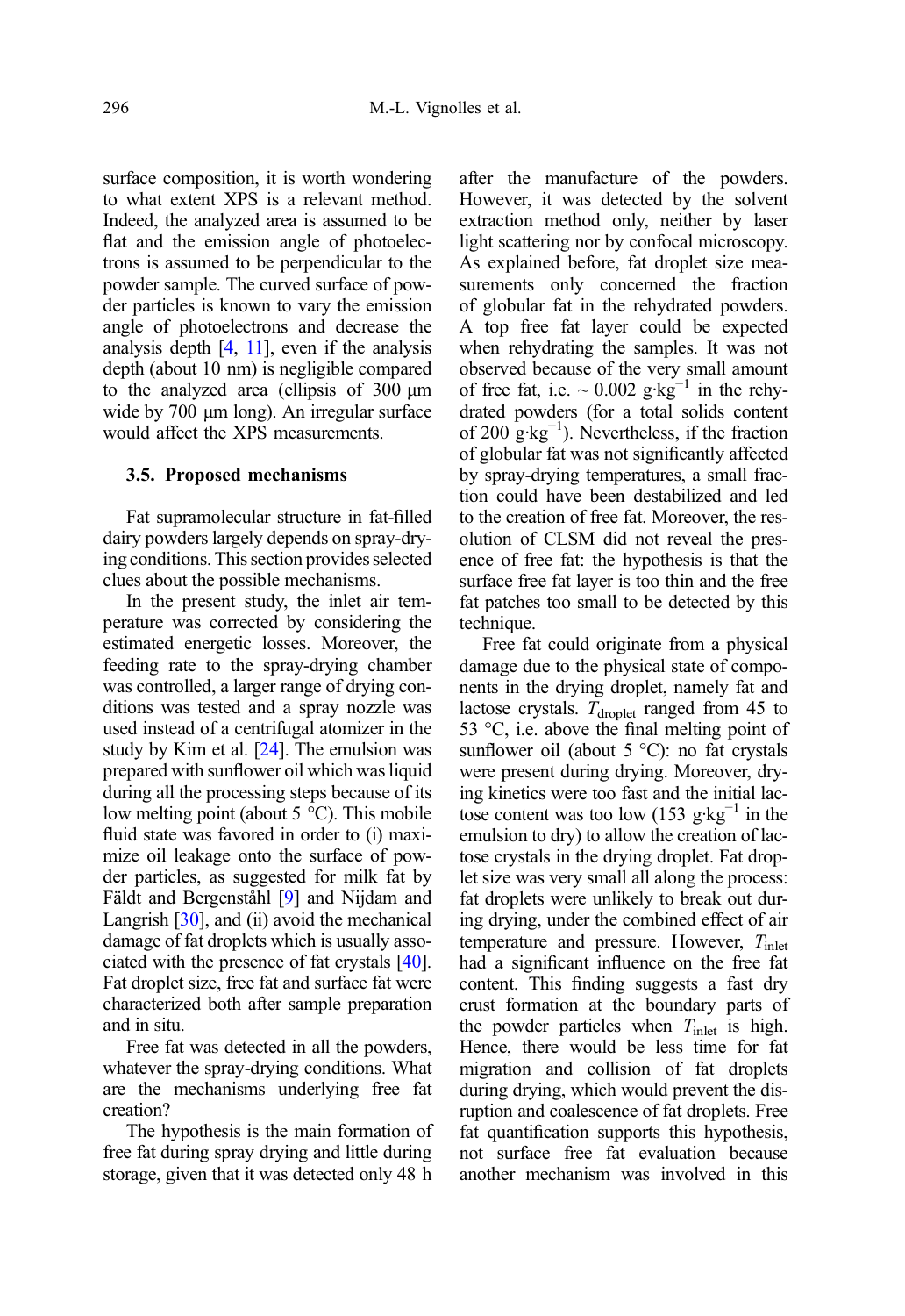<span id="page-10-0"></span>

<sup>1</sup> Not significant.

 $^{2}$  (-) for short and (+) for long wetting time [10, 22, 39].<br> $^{3}$  (-) for near and (+) for good flow behavior [22, 39].

 $(3 \leftarrow)$  for poor and (+) for good flow behavior [22, 39].<br> $(4 \leftarrow)$  for poorly and (+) for bighly sticky [30]

 $(4)$  (-) for poorly and  $(+)$  for highly sticky [30].

Figure 4. Possible mechanisms leading to fat supramolecular structure in fat-filled dairy powders.

case (discussed later in this section). Kim et al. [\[24\]](#page-13-0) had previously made this hypothesis with different spray-drying conditions: drying air temperatures corresponding to our lower  $T_{\text{inlet}}$  and  $T_{\text{outlet}}$  (even if not corrected by energy losses), smaller feeding rate (not considered as a parameter of influence) and centrifugal atomizer.

Fat and protein were overrepresented at the surface of powder particles, whatever the spray-drying conditions. What are the mechanisms underlying the formation of the surface composition?

When the preparation is sprayed through spray nozzle, protein tends to diffuse and accumulate at the air-drying droplet interface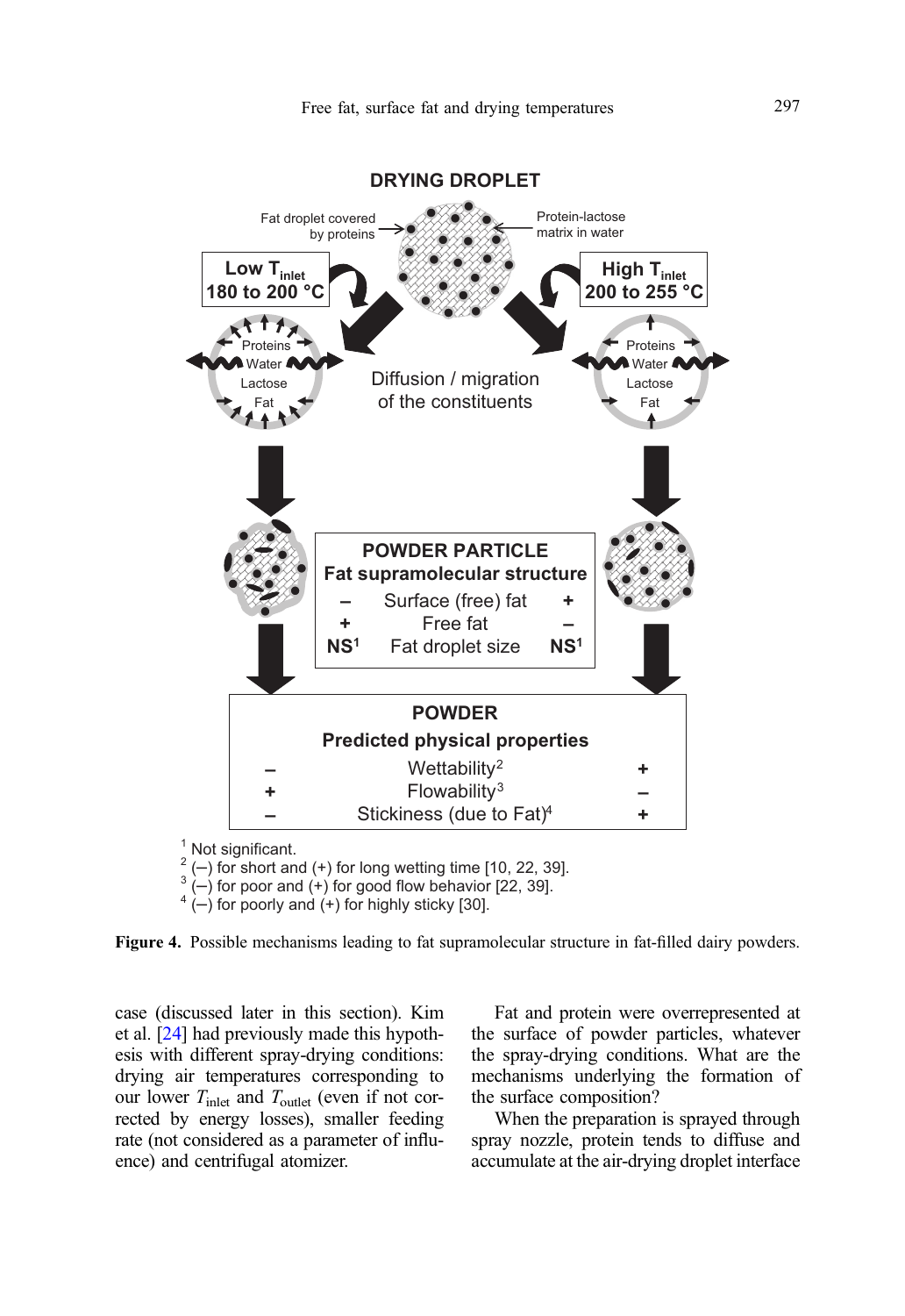because of their surface-active properties [\[40](#page-13-0)]. More details can be found in the thorough review by Jayasundera et al. [\[16\]](#page-12-0). Nijdam and Langrish [\[30\]](#page-13-0) showed that protein accumulates at the surface of the drying droplet at the expense of lactose during spray drying. On the other hand, the authors postulated that higher air temperatures accelerate the formation of a surface skin, which hinders the migration of surface-active protein toward the surface. Hence, with high  $T_{\text{inlet}}$ , less redistribution of protein was observed at the surface of our powder samples; nevertheless, surface protein was high and resulted in a surface composition not similar to the bulk one, as it could be expected.

Overrepresentation of fat has been already observed and attributed to a slower migration of free fat and the large fat droplets toward the interior of the drying droplet while water vaporizes [\[20\]](#page-13-0). If the formation of the dry crust is fast, there would be more fat at the surface of powder particles. This is the case in our powder samples, for both surface free fat and surface fat droplets. Moreover, Hogan et al. [\[15\]](#page-12-0) showed that the presence of fat at the drying droplet surface could hinder the crust or skin formation. However, it did not seem to be the main phenomenon implied for our powder samples.

The shrinkage of a few particles, when  $T_{\text{inlet}}$  is low, indicates that the surface skin remained moist and supple for longer so that the hollow particle can deflate and shrivel as it cooled  $[24, 30]$  $[24, 30]$  $[24, 30]$ . This finding also supports the greater component redistribution observed in our powder samples with low  $T_{\text{inlet}}$ .

Hence, the most reliable hypothesis is a redistribution of components at the early stage of spray drying, i.e. before the formation of a dry crust or skin at the surface of powder particles, which would determine fat supramolecular structure in fat-filled dairy powders.

[Figure 4](#page-10-0) is a schematic representation of the above-discussed mechanisms. It was

completed by the powder physical properties usually attributed to these fat supramolecular structures, in the literature and in our previous works [[39](#page-13-0)].

# 4. CONCLUSION

Fat supramolecular structure in fat-filled dairy powders was significantly affected by spray-drying conditions. The free fat content decreases with increasing drying air temperatures. Surface fat increases with increasing drying air temperatures and faster kinetics. Only fat droplet size was not affected by spray-drying conditions: the small fat droplets were stable in size through the process with the tested parameters.

Inlet air temperature and consequently temperature of the drying droplet had the most significant influence. Hence, we proposed a possible mechanism where the formation of fat supramolecular structure in fat-filled dairy powders was attributed to a redistribution of components at the early stage of spray drying. The involved mechanisms would be mainly the diffusion of surface-active protein to the air-drying droplet interface and the formation of a dry crust or skin at the surface of powder particles. This study highlights the importance of studying drying air temperatures and kinetics to elucidate the mechanisms of free fat formation and the presence of fat at the surface of powder particles.

From a reverse point of view, the proposed mechanisms can be used as a tool to adjust spray-drying temperatures and kinetics, in order to obtain well-characterized structures of fat. As an example, this study shows that middle range inlet air temperature should be optimal in order to limit both free and surface fat. Furthermore, controlling the structure of fat using spray-drying conditions is essential to direct powder physical properties such as rehydration, flowability and oxidative stability.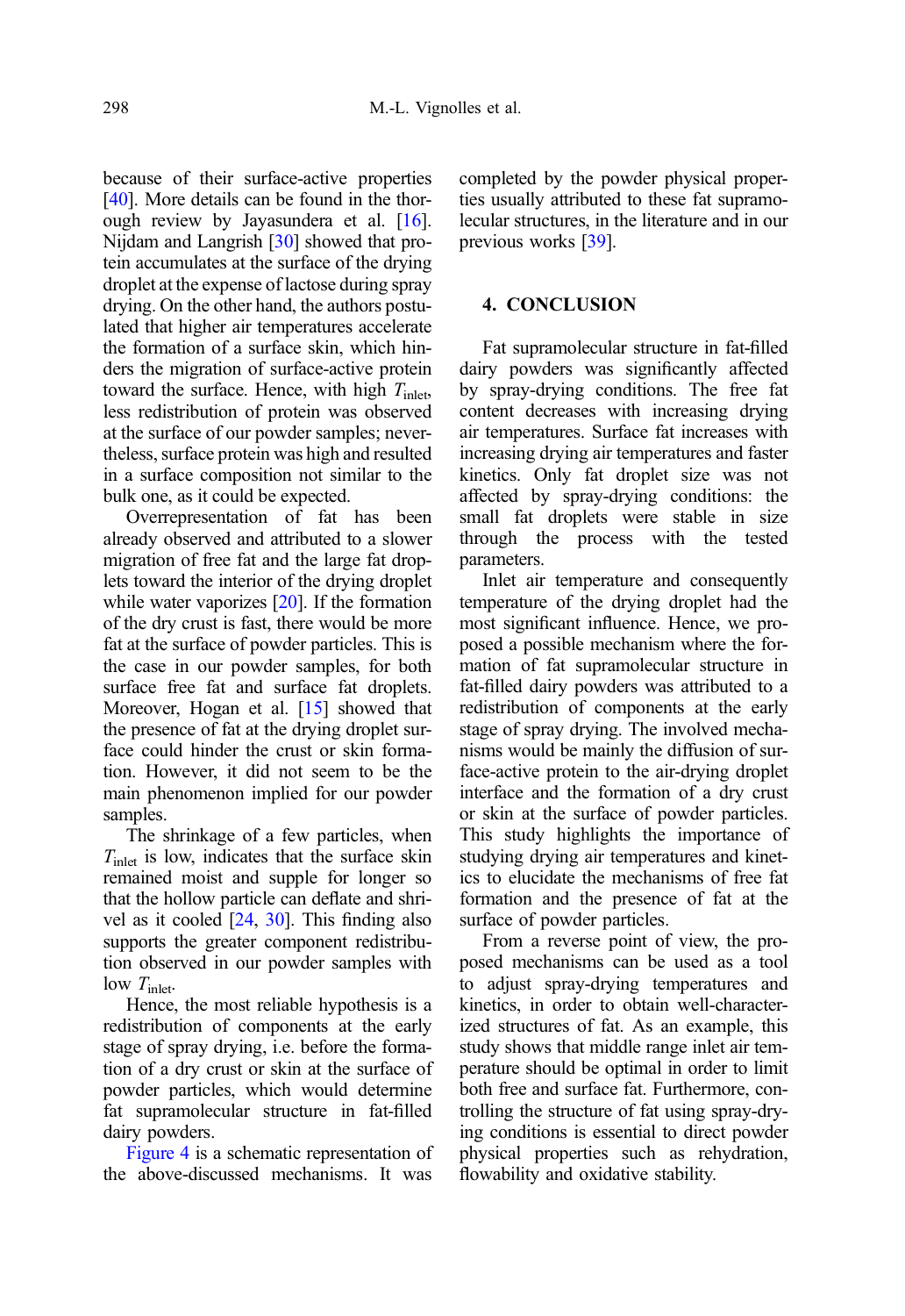<span id="page-12-0"></span>Further investigations could include the study of a different oil (composition: fatty acids, amphiphilic molecules and crystallization properties) and the evolution of fat supramolecular structure during storage.

Acknowledgements: The authors are indebted to Bretagne Biotechnologies Alimentaires (BBA, Rennes, France) for stimulating discussions and financial support. Mr. Jacques Lambert (UMR 7564 LCPME, CNRS–Nancy-Université Nancy, France) and Dr. Daniel Sangermani (Centre for Advanced Light Microscopy, The School of Biomedical Sciences, University of Queensland, St. Lucia, Australia) are acknowledged for technical support and valuable discussions on surface analysis and confocal microscopy, respectively.

#### **REFERENCES**

- [1] Aguilar C.A., Ziegler G.R., Physical and microscopic characterization of dry whole milk with altered lactose content. 2. Effect of lactose crystallization, J. Dairy Sci. 77 (1994) 1198–1204.
- [2] AttaieH.,BreitschuhB.,BraunP.,WindhabE., The functionality of milk powder and its relationship to chocolate mass processing, in particular the effect of milk powder manufacturing and composition on the physical properties of chocolate masses, Int. J. Food Sci. Technol. 38 (2003) 325–335.
- [3] Bhandari B.R., Dumoulin E.D., Richard H.M.J., Noleau I., Lebert A.M., Flavor encapsulation by spray drying – application to citral and linalyl acetate, J. Food Sci. 57 (1992) 217–221.
- [4] Briggs D., Rivière J.C., Spectral interpretation, in: Briggs D., Seah M.P. (Eds.), Practical Surface Analysis, Volume 1 – Auger and X-ray Photoelectron Spectroscopy, John Wiley & Sons Ltd., Chichester, UK, 1990, pp. 85–141.
- [5] Buma T.J., Free fat in spray-dried whole milk. 10. A final report with a physical model for free-fat in spray-dried milk, Neth. Milk Dairy J. 25 (1971) 159–174.
- [6] Buma T.J., Henstra S., Particle structure of spray-dried milk products as observed by a scanning electron microscope, Neth. Milk Dairy J. 25 (1971) 75–80.
- [7] De Vilder J., Martens R., Naudts M., Influence of process variables on some whole milk powder characteristics, Milchwissenschaft 31 (1976) 396–401.
- [8] Fäldt P., Bergenståhl B., The surface composition of spray-dried protein-lactose powders, Colloids Surf. A: Physicochem. Eng. Aspects 90 (1994) 183–190.
- [9] Fäldt P., Bergenståhl B., Fat encapsulation in spray-dried food powders, J. Am. Oil Chem. Soc. 72 (1995) 171–176.
- [10] Fäldt P., Bergenståhl B., Spray-dried whey protein/lactose/soybean oil emulsions.<br>2. Redispersability, wettability and Redispersability, particle structure, Food Hydrocoll. 10 (1996) 431–439.
- [11] Fäldt P., Bergenståhl B., Carlsson G., The surface coverage of fat on food powders analyzed by ESCA (electron spectroscopy for chemical analysis), Food Struct. 12 (1993) 225–234.
- [12] Fuchs M., Turchiuli C., Bohin M., Cuvelier M.E., Ordonnaud C., Peyrat-Maillard M.N., Dumoulin E., Encapsulation of oil in powder using spray drying and fluidised bed agglomeration, J. Food Eng. 75 (2006) 27–35.
- [13] Gaiani C., Ehrhardt J.J., Scher J., Hardy J., Desobry S., Banon S., Surface composition of dairy powders observed by X-ray photoelectron spectroscopy and effects on their rehydration properties, Colloids Surf. B: Biointerfaces 49 (2006) 71–78.
- [14] Granelli K., Fäldt P., Appelqvist L.A., Bergenståhl B., Influence of surface structure on cholesterol oxidation in model food powders, J. Sci. Food Agric. 71 (1996)  $75 - 82.$
- [15] Hogan S.A., McNamee B.F., O'Riordan E.D., O'Sullivan M., Microencapsulating properties of whey protein concentrate 75, J. Food Sci. 66 (2001) 675–680.
- [16] Jayasundera M., Adhikari B., Aldred P., Ghandi A., Surface modification of spray dried food and emulsion powders with surface-active proteins: a review, J. Food Eng. 93 (2009) 266–277.
- [17] Kelly J., Kelly P.M., Harrington D., Influence of processing variables on the physicochemical properties of spray dried fat-based milk powders, Lait 82 (2002) 401–412.
- [18] Keogh M.K., O'Kennedy B.T., Kelly J., AutyM.A.E.,KellyP.M.,FurebyA.,HaahrA., Stability to oxidation of spray-dried fish oil